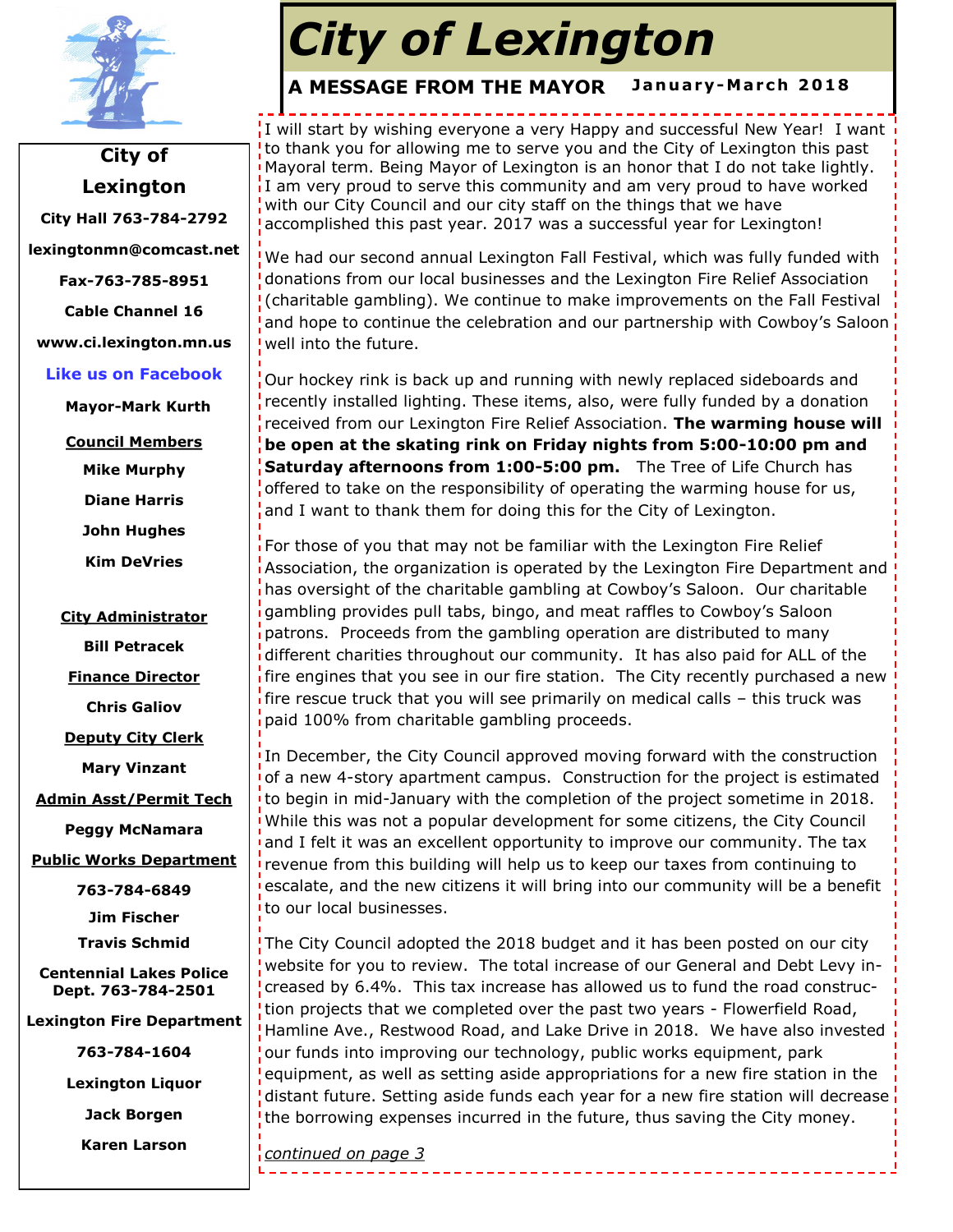Page 2

## **City Offices will be CLOSED**

#### **January 15th**

**Martin Luther King Day**

### **February 19th**

**Presidents Day**

## **Streetlight Outages**

The City of Lexington has streetlight maintenance contracts with the electric utility company that serves your neighborhood. If you notice that a streetlight is not working, please contact your electric company directly. You may be asked for a pole number.

Connexus: 763-323-2650

Xcel Energy: 800-895-4999

**SPRING RECYCLING DAY**

**\*\*REMINDER !!!!**

**Lexington's Recycling/Clean Up Day is Saturday April 21st** 

**8:00 AM—12:00 PM** 

**Lovell Building Parking Lot**

**Watch for the Recycling/Clean up newsletter in late March or early April…**

<u>. . . . . . . . . . . . . . . .</u> **Lexington Small in size... Big on Pride.**



**Ever wanted to get involved with the City?** 

**Here is your chance…**

**The Planning and Zoning Commission**

**&**

**The Board Park currently have openings** 

**Call City Hall for more information**

**763-784-2792**



**Congratulations to the 2016**

**Holiday Lighting Contest winners:**

**Thank you to all residents that showed the spirit by decorating their houses and yards this year, the City becomes a lot more festive for all.** 

1st Place Heidi Haakenson 8900 Syndicate Ave 2nd Place Mark & Nancy Peterson 3871 Flowerfield Ave 3rd Place Christopher Carlson 9491 Dunlap Ave

## **Thank you to the Lexington Fire Relief**

**Once again, many thanks must go out to the wonderful members of the Lexington Fire Relief Association for their donation of the prize money for the Holiday Lighting Contest.** 

**The Lexington Lighting Contest is just one of the many beneficiaries of the community based generosity of this thoughtful, considerate and courageous group of volunteers.** 

*Help us keep your Utility Account Information up to date. Please provide current cell phone numbers & e-mail with your next utility payment.* 

*When your information changes please let us know as soon as you can. We need this information to contact you in the event that your service is interrupted or to notify you of necessary maintenance on equipment. Update your information by calling 763-784-2792 or e-mail to chris.galiov@cityoflexingtonmn.org*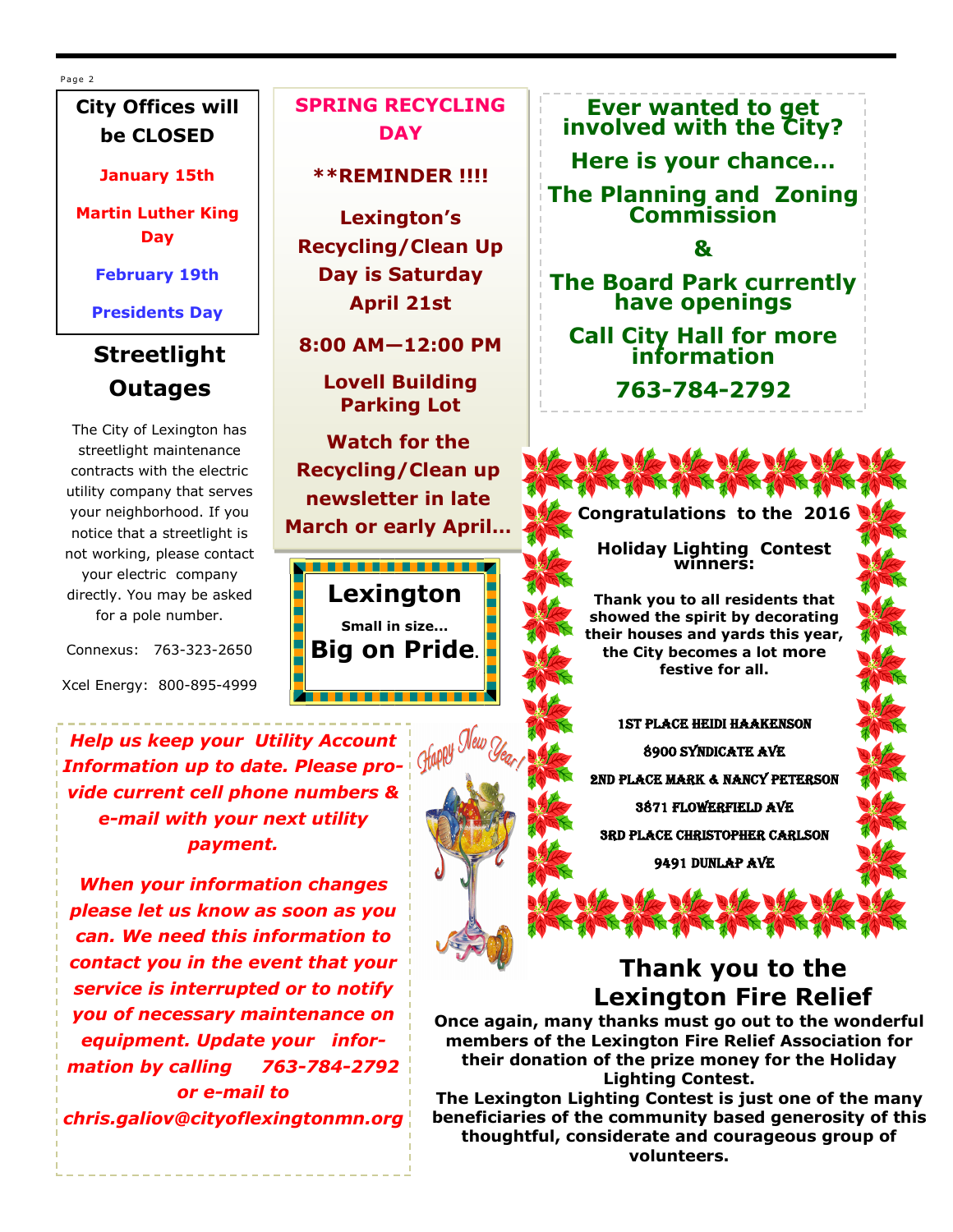#### **Attention Snowmobilers!!**

**Unlawful Use.** Except as otherwise allowed, it is unlawful for any person to operate a snowmobile within the limits of the City:

A. On any roadway except the most right-hand lane when available for traffic or as close as practicable to the righthand curb or edge of the roadway, except when overtaking and passing another vehicle stopped in that lane or proceeding in the same direction, or in making a left turn. Snowmobiles may also be operated upon the out-side slope of trunk, county-state aid and county highways where such highways are so configured within the corporate limits.

B. On a public sidewalk or trail provided for pedestrian travel.

C. On boulevards within any public right of way.

D. On private property of another without specific permission of the owner or person in control of said property.

E. Upon any school grounds, except as permission is expressly obtained from responsible school authorities.

F. On any public property, playgrounds or recreation areas, except areas previously listed or authorized for such use by the Council, in which case the use shall be lawful, and snowmobiles may be driven in and out of these areas by the shortest route. Authorized areas in the city shall be designated by resolution of the Council.

G. On streets as permitted by this section at a speed exceeding ten (10) miles per hour.

H. On posted portions of the Rice Creek snowmobile trail at a speed exceeding thirty (30) miles per hour.

I. The Anoka County Curfew Ordinance for minors under the age of 17 is hereby adopted by reference and shall apply to the operation of snowmobiles by youthful operators. For operators 17 years of age or older it shall be unlawful to operate a snowmobile within the city limits during the following times:

1) During the hours from 10:00 o'clock p.m. to 7:00 o'clock a.m., Sunday through Thursday; and

2) 12:00 o'clock a.m. to 8:00 o'clock a.m., on other days. This provision is not intended to prohibit snowmobiles from operating on city streets during the specified hours, however snowmobiles may proceed to and from their residence by street utilizing the most direct route for the purpose of accessing the designated snowmobile trail while entering and exiting the City of Lexington.

J. Within two hundred (200) feet of church property during the hours of church services, and during the hours of other church functions where the operation of snowmobiles would interfere with such church functions. This provision is not intended to prohibit snowmobiles from operating on city streets adjacent to church property during the hours specified.

Every person who violates a section, subdivision, paragraph or provision of this Chapter when he/she performs an act thereby prohibited or declared unlawful, or fails to act when such failure is thereby prohibited or declared unlawful, and upon conviction thereof, shall be guilty of a misdemeanor.

#### *Continued from page 1*

In 2018, we will continue to focus on ways to improve our revenue sources without raising taxes. Our 2017 liquor store revenues look to be a very good year for our municipal liquor store. We will continue to find ways to improve efficiencies and increase our liquor store profits. For those of you that are not aware, a portion of our yearly profits from the Lexington Liquor Store goes directly toward funding our City operations, which helps us offset our General Fund expenses in our community. So please, continue to buy your beer, liquor, and wine at the Lexington Liquor Store.

If would like to encourage and invite all of you to attend Lexington City Council meetings. Feel free to come to us with your ideas, whether they are good or bad. I am always thrilled to hear your ideas that you may have for the future of Lexington.

> If you have any questions or concerns, please feel free to reach out to me at [mkurthlexingtonmn@comcast.net](mailto:mkurthlexingtonmn@comcast.net) or mobile # 651-315-3470.